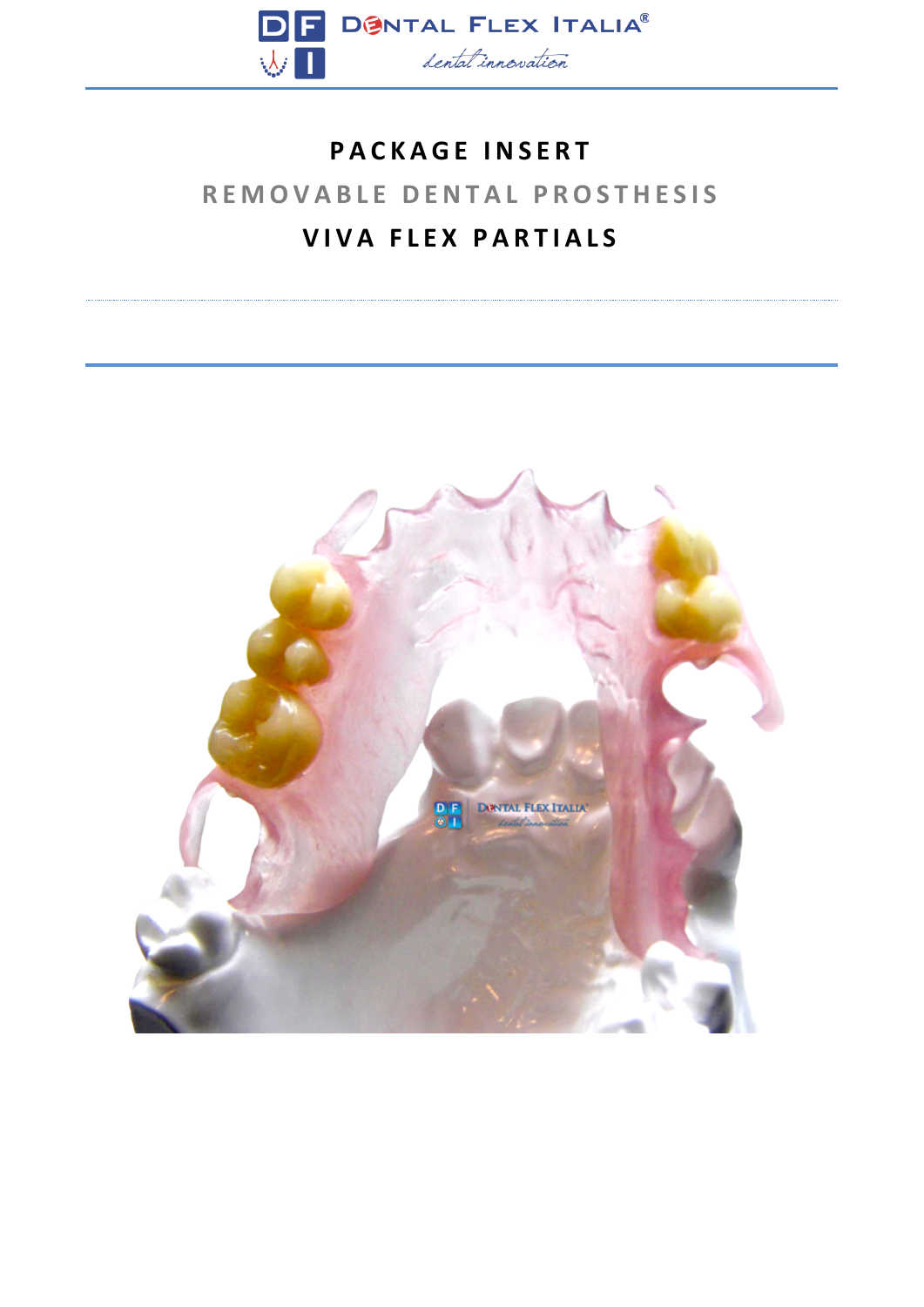

# **Section 1**

**Declaration of conformity About the Documentation Manufacturer information Attached documents**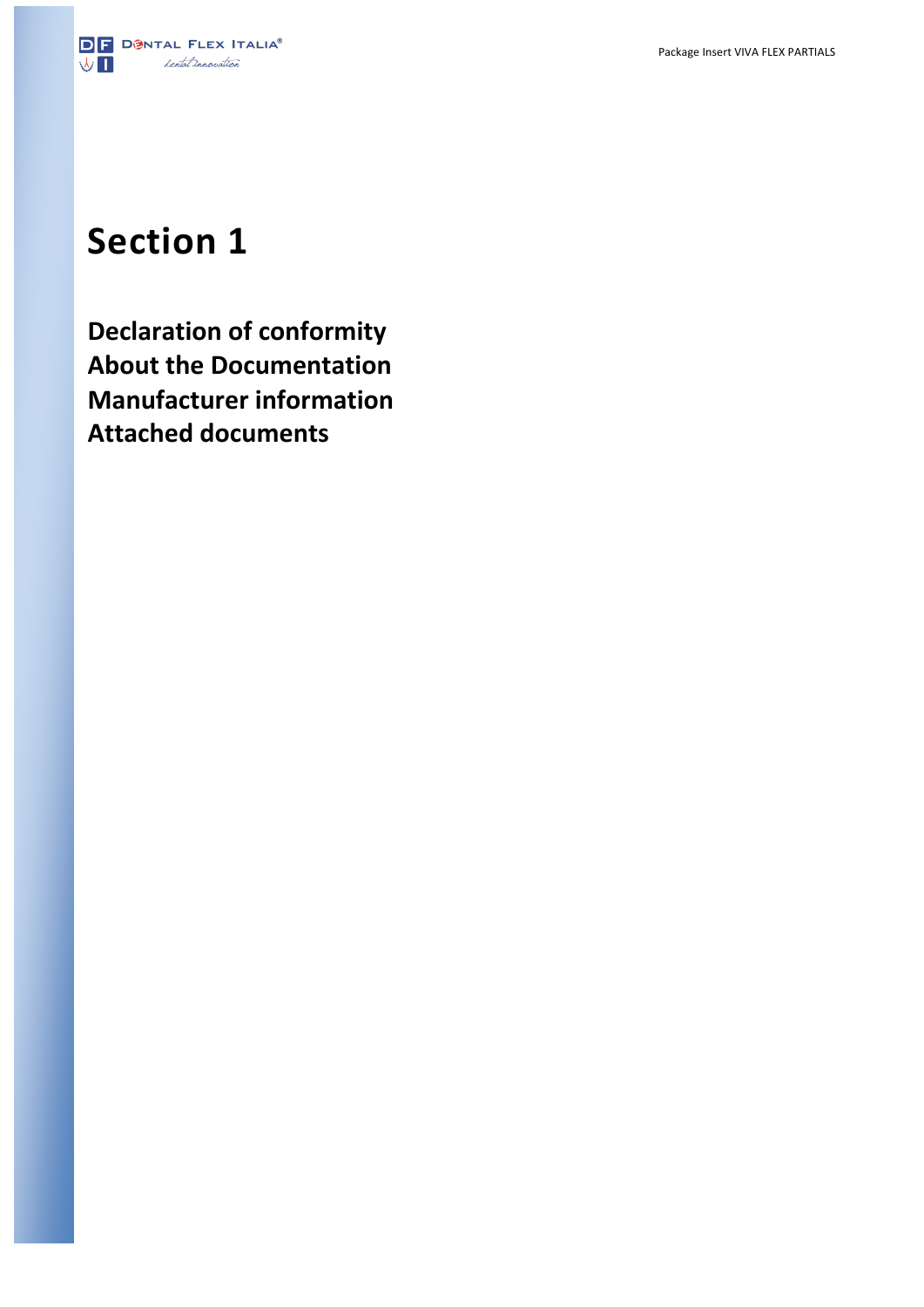

## $\epsilon$ **DECLARATION OF CONFORMITY The undersigned: Gianfranco Guerra** As legal representative of the company: Dental Flex Italia S.n.c. **Based in: Via Montevergine, 62 – Ospedaletto d'Alpinolo (AV) – 83014 -- Italy**

**VAT number: 02570240644** 

*Declare*

**That the product: Removable dental prosthesis Model: VIVA FLEX PARTIALS**

**Code: VFP2015**

**Year of construction: 2015** 

**It was built to the following rules:** 

- **Directive 93/42 / EC also known as Directive concerning medical devices.**
- **Directive 2007/47 / EC amends Directive 93/42 / EC**
- **UNI EN ISO 20795-1: 2013 Dentistry - Polymer base - Part 1: Polymers bases for dental prostheses**
- UNI EN ISO 14233: 2003 Dentistry Raw materials based on polymers
- **UNI EN ISO 1942: 2011 Dentistry - Vocabulary**

And therefore it complies with regulations in force

**Data 27/07/2015**



**Rev. 0**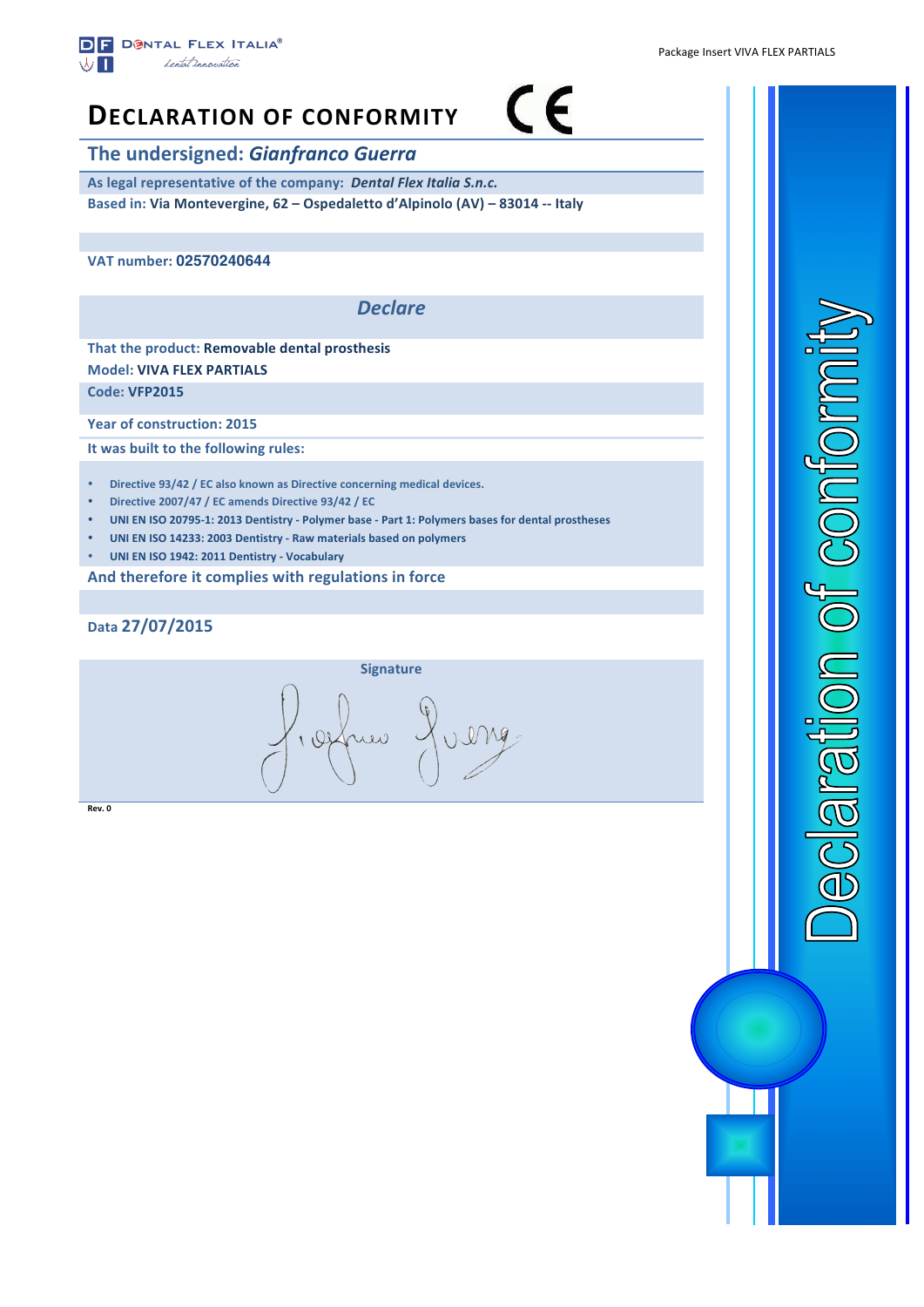

### **Index**

page

|                                                                                            | $\overline{2}$               |
|--------------------------------------------------------------------------------------------|------------------------------|
|                                                                                            |                              |
| INFORMATION ON THE MANUFACTURER _____________________________ Error! Bookmark not defined. |                              |
|                                                                                            |                              |
|                                                                                            |                              |
|                                                                                            |                              |
|                                                                                            |                              |
|                                                                                            | Error! Bookmark not defined. |
|                                                                                            |                              |
|                                                                                            |                              |
|                                                                                            |                              |
|                                                                                            |                              |
|                                                                                            |                              |
|                                                                                            |                              |
|                                                                                            |                              |
|                                                                                            |                              |
|                                                                                            |                              |
|                                                                                            |                              |
|                                                                                            |                              |
|                                                                                            |                              |
|                                                                                            |                              |
|                                                                                            |                              |
|                                                                                            |                              |
|                                                                                            |                              |
|                                                                                            |                              |
|                                                                                            | Error! Bookmark not defined. |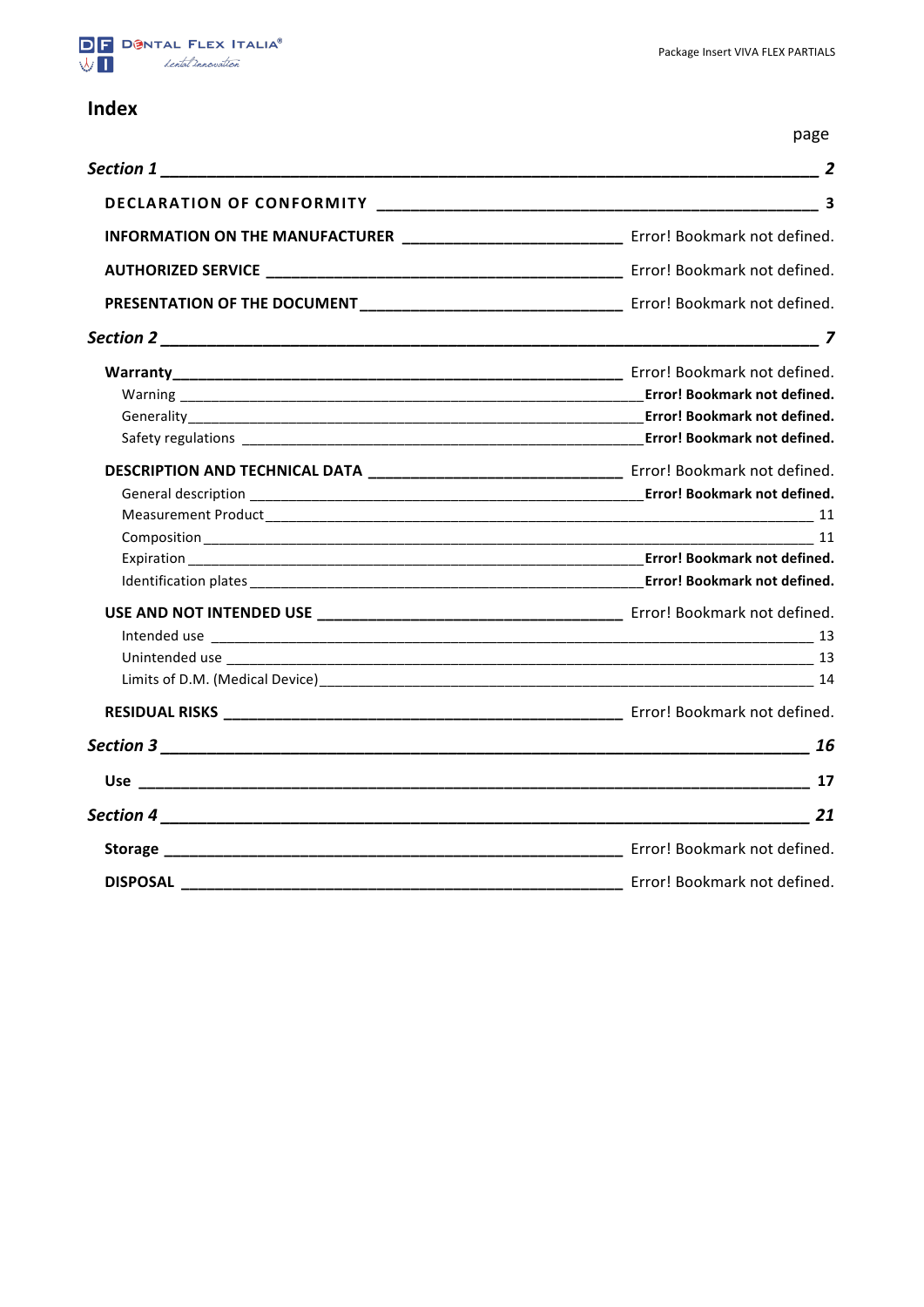## **INFORMATION ON THE MANUFACTURER**

| <b>Name Legal Representative</b>                       | Gianfranco                                                         |
|--------------------------------------------------------|--------------------------------------------------------------------|
| <b>Surname Legal Representative</b>                    | Guerra                                                             |
| <b>Enterprise</b>                                      | Dental Flex Italia S.n.c.                                          |
| <b>Company headquarters: Street and</b><br><b>City</b> | Via Montevergine, 62 - Ospedaletto d'Alpinolo (AV) - 83014 - Italy |
| <b>VAT number</b>                                      | 02570240644                                                        |
| <b>Product name</b>                                    | Removable dental prosthesis VIVA FLEX PARTIALS                     |
| <b>Tel. Office</b>                                     | +39 0825 - 691237                                                  |
| Fax.                                                   | +39 0825 - 691237                                                  |
| <b>Email</b>                                           | gianfranco@dentalflexitalia.eu                                     |
| Website                                                | www.dentalflexitalia.eu                                            |
| <b>Product link (if available)</b>                     |                                                                    |

## **AUTHORIZED SERVICE**

Technical assistance may only be carried out by the firm Dental Flex Italia S.n.c. and authorized **personnel**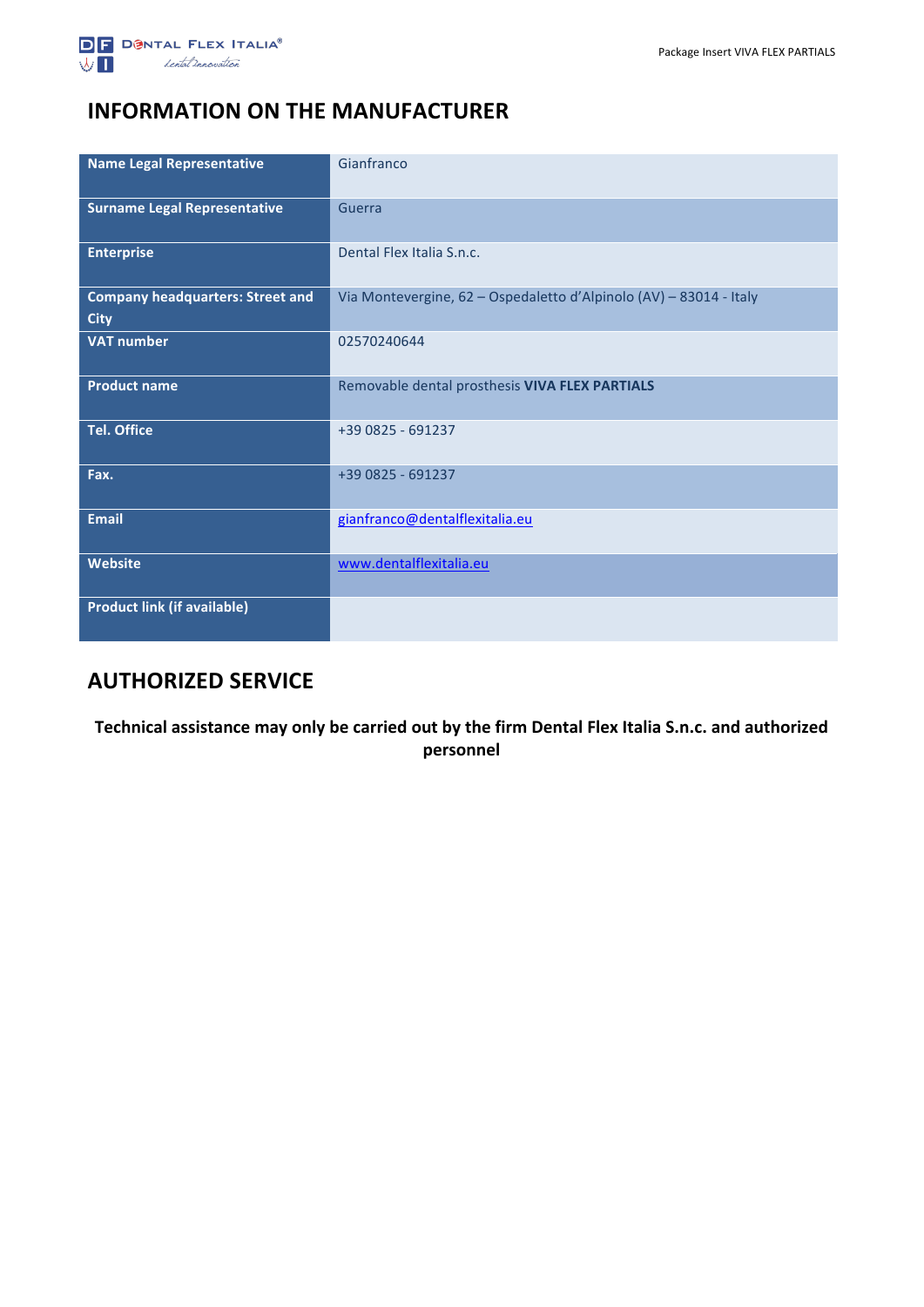

## **PRESENTATION OF THE DOCUMENT**

**NOTE**



*UPON RECEIPT OF VIVA FLEX PARTIALS PRODUCT, BEFORE ATTEMPTING ANY OPERATION OF*  USE, PLEASE READ CAREFULLY THIS PACKAGE INSERT.

This document contains instructions for the implementation and processing of thermoplastic material VIVA FLEX PARTIALS.

The document consists of several sections, each of which addresses a number of topics, divided into chapters and paragraphs. The general index lists all the topics of the entire insert.

Page numbering is progressive and on each page shows the number of the same. This document is for enforcement personnel, control and preservation of the Medical Device (DM) in question, and it relates to the service life after its production and sale.

In the event that the material is subsequently sold to third parties for any reason (sale, exchange, test or any other reason), VIVA FLEX PARTIALS it must be delivered with full documentation.

The information contained in this document are not intended to and cannot replace the knowledge and experience possessed by the professional who will use it, which in any case lies exclusively the responsibility of the application in the mouth.

Before starting any work on any model / patient, you need to have read the entire document and thus deepen the argument relating to the operations envisaged.

This document contains proprietary information and cannot be even partially provided to third parties for any purpose and in any form, without the prior written consent of the manufacturer.

The manufacturer declares that the information contained in this leaflet is consistent with the specifications and safety of the medical device, which the leaflet refers.

Certified copy of this document is filed in our technical database, kept by the manufacturer.

The manufacturer disclaims any documentation that has been produced, released or distributed by herself or by his authorized representative.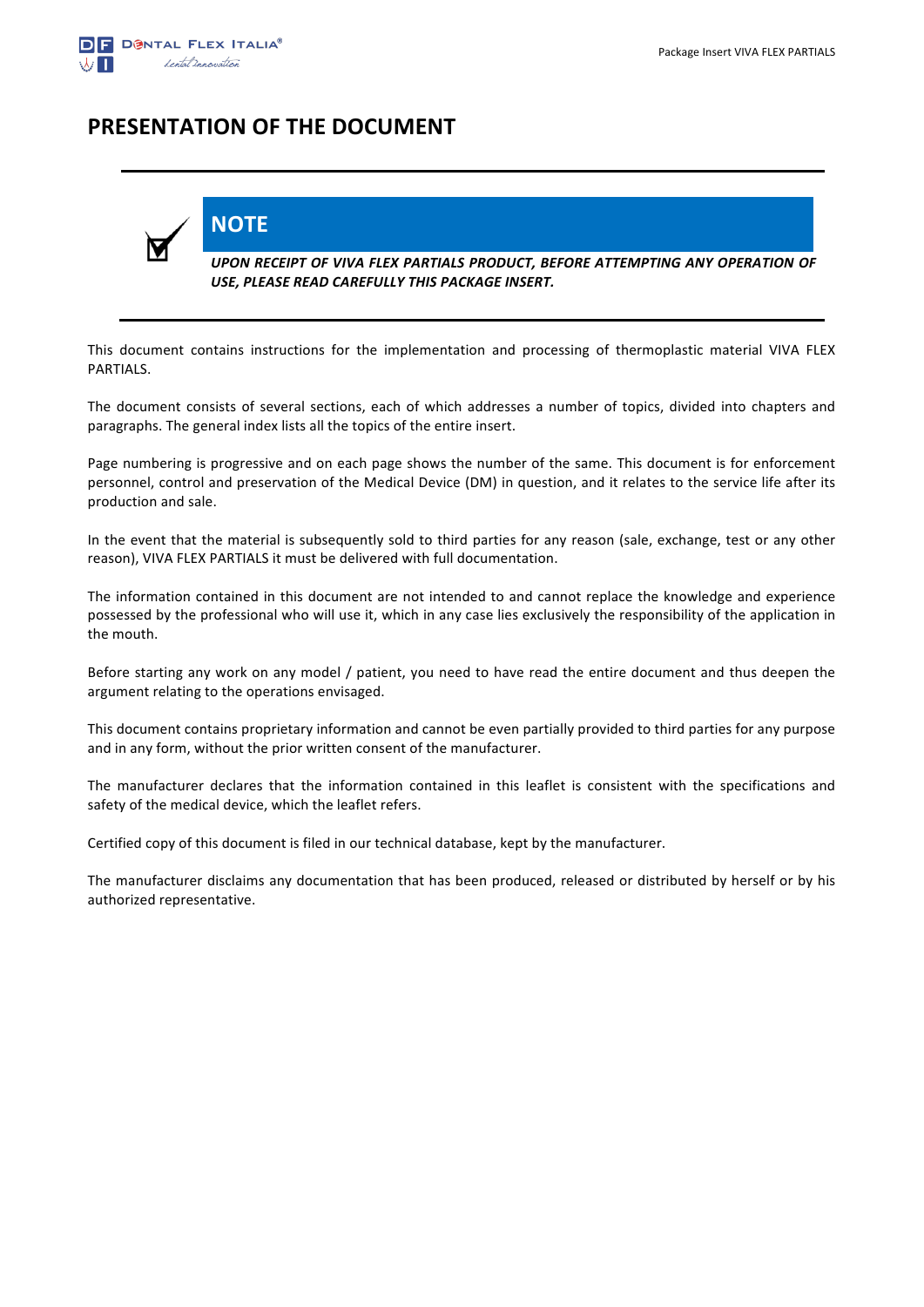

## **Section 2**

**Warranty General safety rules Technical features General description Use and not intended use**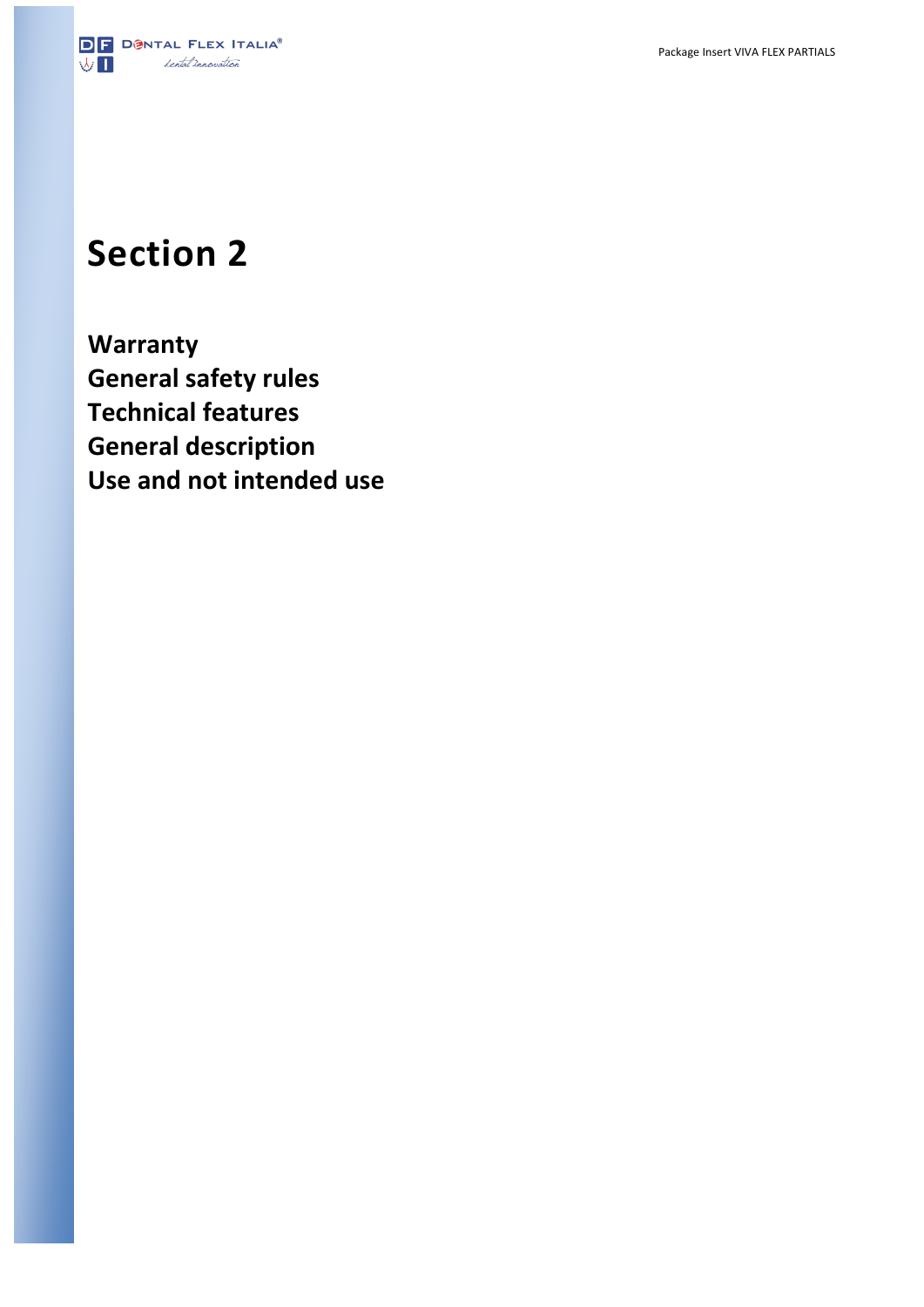## **Warranty**

The guarantee terms are listed in full in the purchase contract. They have value only and exclusively if the thermoplastic material VIVA FLEX PARTIALS, pursuing the object of removable dental prostheses, it is used under conditions of intended use.

To the exclusion of the information provided, any manipulation or modification to the thermoplastic material VIVA FLEX PARTIALS by persons or companies not authorized, determines the termination of the guarantee.

The guarantee does not extend to damage caused by inexperience or negligence, or by poor maintenance or failure.

| The products we sell are warranted regarding the materials are subject to the following conditions: |                                                                                                                                                                                                                                                                                    |  |  |
|-----------------------------------------------------------------------------------------------------|------------------------------------------------------------------------------------------------------------------------------------------------------------------------------------------------------------------------------------------------------------------------------------|--|--|
| $\mathbf{1}$                                                                                        | The guarantee is valid for a period of twelve (12) months.                                                                                                                                                                                                                         |  |  |
| 2                                                                                                   | The Manufacturing Company assumes the commitment to replace at its discretion parts of wrong<br>manufacture, only after careful monitoring and detection of poor construction.                                                                                                     |  |  |
| $\overline{3}$                                                                                      | The buyer always pays the cost of transport and / or shipping.                                                                                                                                                                                                                     |  |  |
| 4                                                                                                   | During the warranty period, the product replaced, become the property of the manufacturer                                                                                                                                                                                          |  |  |
| 5                                                                                                   | This warranty can benefit only the original purchaser who has complied with the directions of normal<br>storage in the package insert. Our responsibility Warranty expires when: the original owner disposes of<br>the properties of the product, or changes are made to the same. |  |  |
| 6                                                                                                   | The warranty does not cover damage caused by excessive stress such as the application of VIVA FLEX<br>PARTIALS after the finding of an anomaly, the use of methods of exercise not adequate and the failure to<br>follow the cleaning instructions.                                |  |  |
| $\overline{z}$                                                                                      | The manufacturer assumes no responsibility for any difficulties, which may arise in the use or resale<br>abroad due to the provisions in force in the country where the product was sold.                                                                                          |  |  |
| 8                                                                                                   | The defective product must be delivered to Manufacturing Company for replacement; otherwise the<br>replaced part, will be charged to the purchaser.                                                                                                                                |  |  |
| 9                                                                                                   | The warranty does not cover damage caused by excessive forces, such as the application of the<br>thermoplastic material VIVA FLEX PARTIALS after the finding of an anomaly, the use of methods of<br>exercise not adequate, and the failure to follow instructions of use.         |  |  |

#### Notice: if it should appear necessary to use the warranty, please provide the following information:

| Typology                                                 |
|----------------------------------------------------------|
| Date of purchase (the presentation of proof of purchase) |
| Detailed description of the problem                      |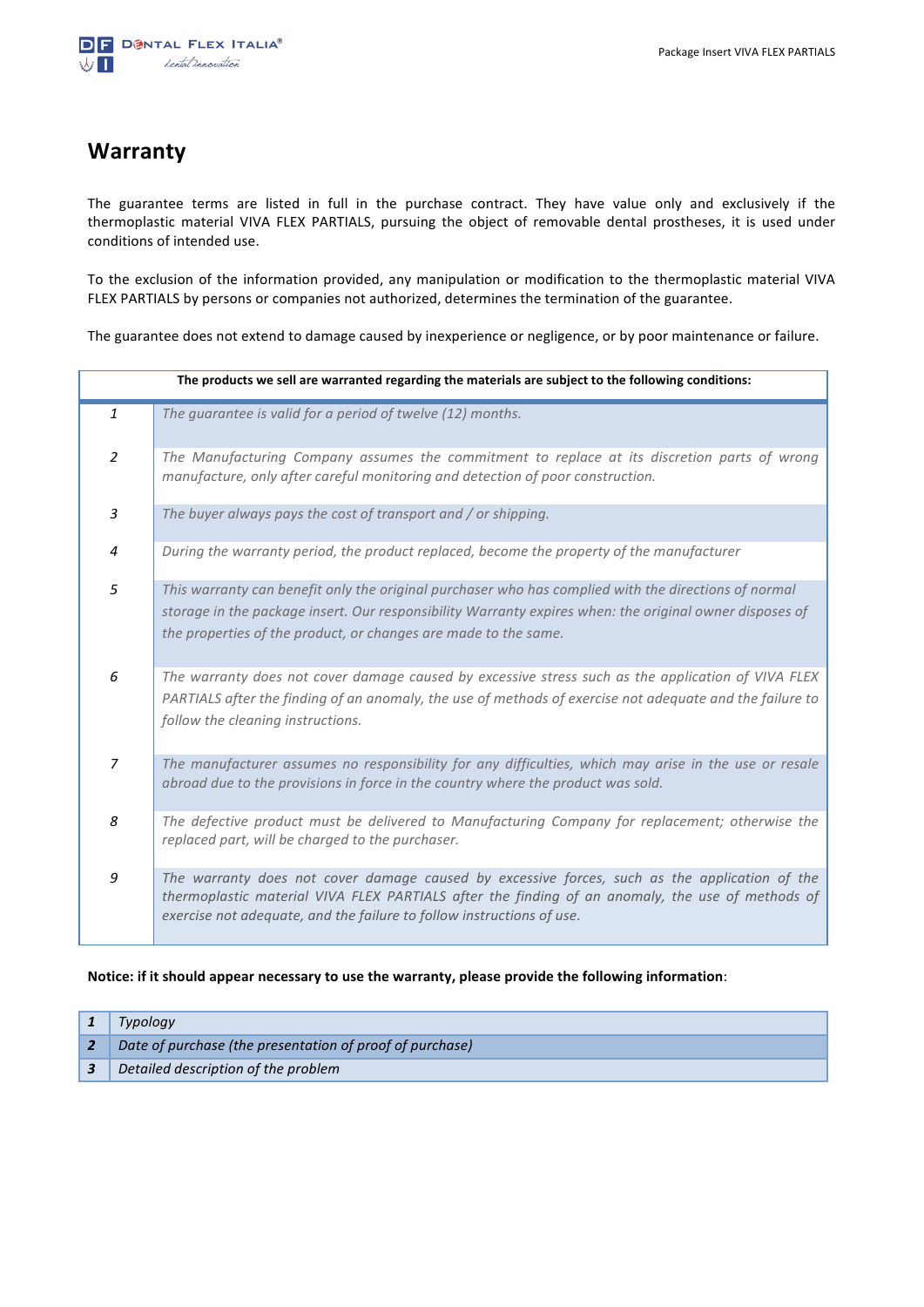

**NOTE**

**FAILURE TO FOLLOW THE INSTRUCTIONS FOR USE OF THERMOPLASTIC FLEX VIVA PARTIALS,** DESCRIBED IN THIS DOCUMENTATION WILL RESULT IN FORFEITURE OF TERMS OF *WARRANTY.*

#### **Warning**

The staff assigned to the application and conservation of VIVA FLEX PARTIALS, should read the package insert, paying particular attention to the general safety and the implementing rules contained in the sections relating to the operations of its competence.

This chapter describes the general safety rules to be observed during any operation carried out with VIVA FLEX PARTIALS. Intervention procedures, described in subsequent chapters, must be carried out respecting both the manner of performance indicated, both the general safety of this chapter.

The safety rules and procedures for use of this document is a complement to the general rules of safety at work which have to be respected by the professional who applies VIVA FLEX PARTIALS.

Different countries may have different regulations regarding safety. It declares that in all cases in which the rules of the leaflet were in conflict or reductive than the rules of the sector or country in which the Medical Device is used, the rules of the sector or the nation will still have priority over those of value manuals.



**NOTE**

THE MANUFACTURER MAY NOT BE HELD LIABLE IN ANY EVENT FOR INCIDENTAL OR **CONSEQUENTIAL DAMAGES OBTAINED FROM THE USE OF DENTAL IMPLANTS MADE OF THE MATERIAL TERMOPLSTICO VIVA FLEX PARTIALS, BY PROPERLY TRAINED PERSONNEL OR THAT** IT HAS MADE USE INPROPIO, AS WELL AS FROM 'FAILURE OF PARTIAL SAFETY RULES AND **PROCEDURES DESCRIBED IN THE MANUAL INTERVENTION.** 

The non-observance of the application and how it is stored in the package insert also determines the cancellation of the warranty terms.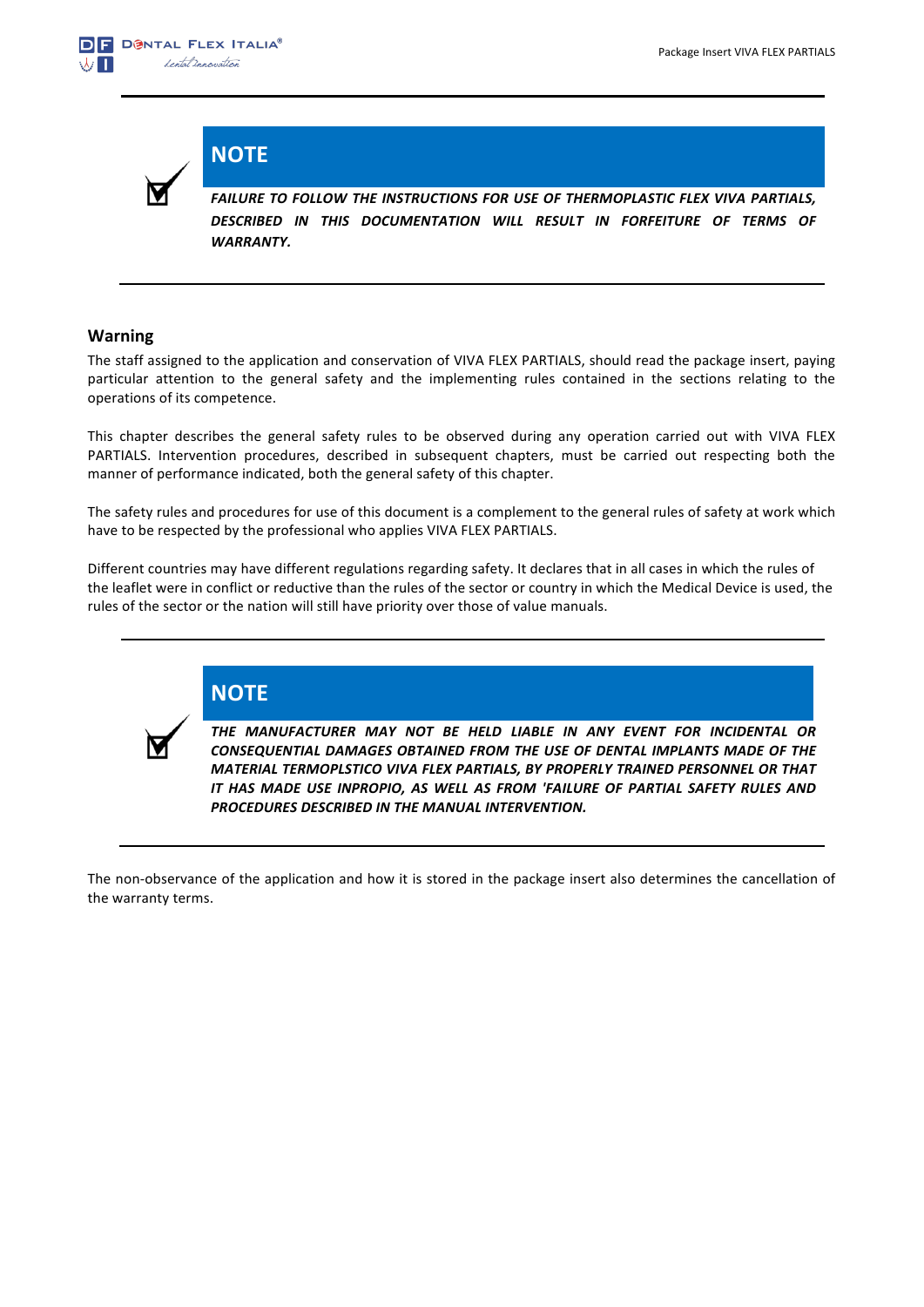

#### **Generality**

The main purpose of this leaflet is to bring in a simple and gradual operator to accident prevention regulations and the rules of conduct that are the basis of a correct and safe use of the Medical Device (D.M.) by preventing, as far as possible, the injuries from occurring.

The provisions of the law are briefly listed as not to burden the structure of the book, but they do offer a good reference for those who wish to expand this topic.

With the entry into force of the Decree. n. 626 of 19/09/1994, as amended (81/08), the legislator has introduced the principle that all the special equipment to be used by the operator only after proper training and specific. This training should ensure that the use of the product is made properly, given the risks that may be caused to themselves or others. Therefore, the use of these medical devices should only be given to personnel and that have previously read the leaflet.

#### **Safety regulations**

If you experience an anomaly of any kind to the thermoplastic material:

- Do not start any operation application.
- Contact your service representative (see **AUTHORIZED SERVICE**).

#### **If you feel the need to perform an action or not provided in a method different from that indicated by** the manual before proceeding consult the manufacturer to test its feasibility.

The insert shall be guarded by staff who have been assigned the task of preserving and applying the Medical Device (D.M.) In the event of damage or loss, may be required by the Employer to the internal security service / manufacturer a certified copy, we recommend keep a backup in a place where it can not be damaged or lost.



### **CAUTION**

AS IT WOULD BE IMPOSSIBLE TO DESCRIBE ALL OPERATIONS WHICH MAY NOT OR CAN BE DONE, YOU FEEL THAT ALL OPERATIONS (OTHER THAN NORMAL) THAT ARE NOT EXPRESSLY DESCRIBED IN THE PRODUCT MANUAL, ARE YOUR NOT BE PERFORMED.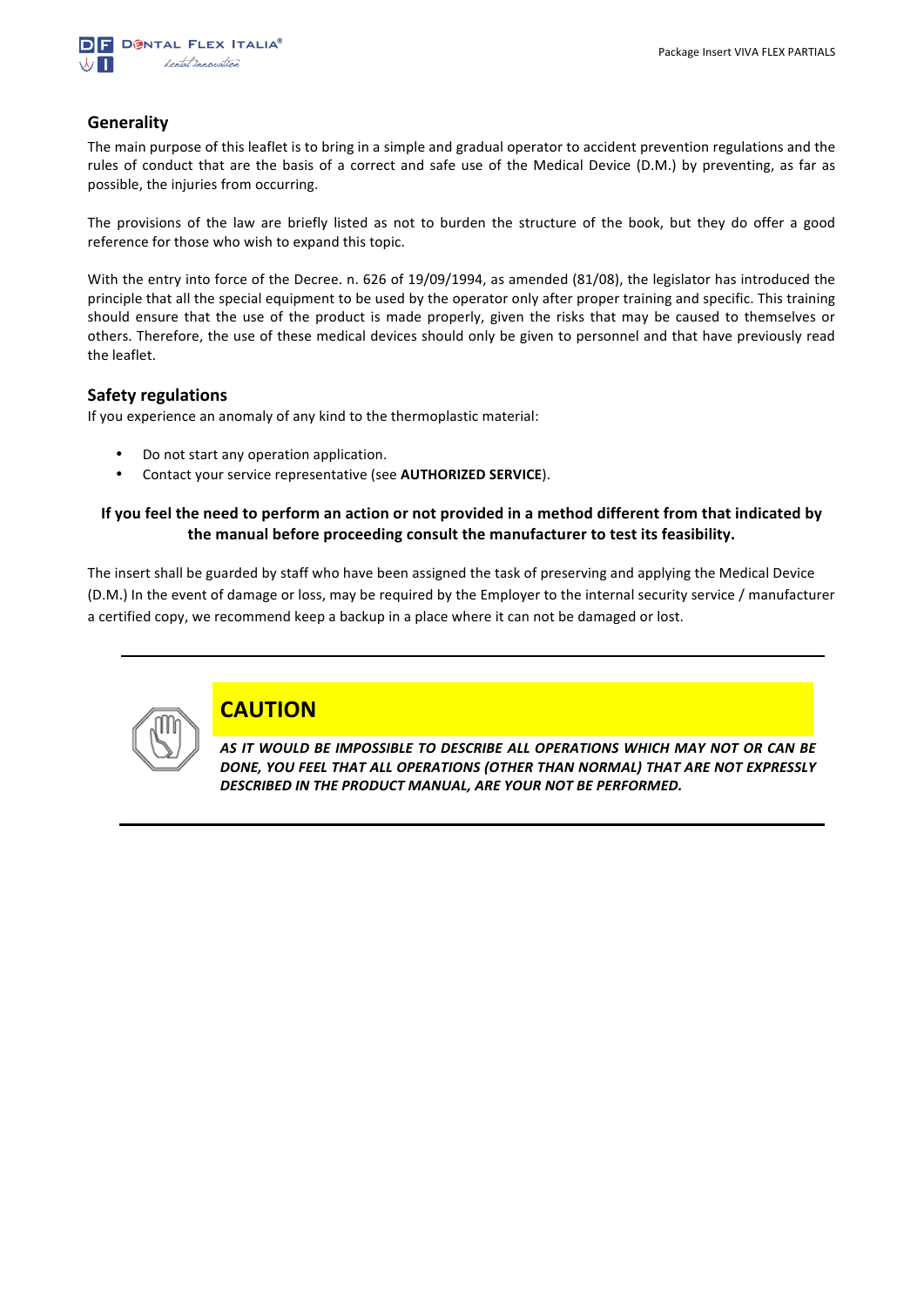

## **DESCRIPTION AND TECHNICAL DATA**

#### **General description**

Thermoplastic material of granular appearance, used for the realization of dental prostheses partial, full and maintainers removable.

#### THE PRODUCT IS PROVIDED IN A GRANULAR FORM (LOOSE) OR DOSED PACKED IN ALUMINIUM CARTRIDGES, **READY TO USE.**

#### **Measurement Product**

Granular

#### **Composition**

Composition (% in weight) Polyamide polymers PA66

#### Technical features:

| Melting range (°C)                        | 240-290°C          |
|-------------------------------------------|--------------------|
| Working temperature (°C)                  | $287^{\circ}$ C    |
| Electrical conductivity ( $m/\Omega$ mm2) | 1.36               |
| Elongation %                              | 0,96-1,5%          |
| Density $(g/cm^3)$                        | $1.10 - 1.14$      |
| Flexural strength                         | ASTM D790: 100-120 |

#### **Expiration**

Indefinite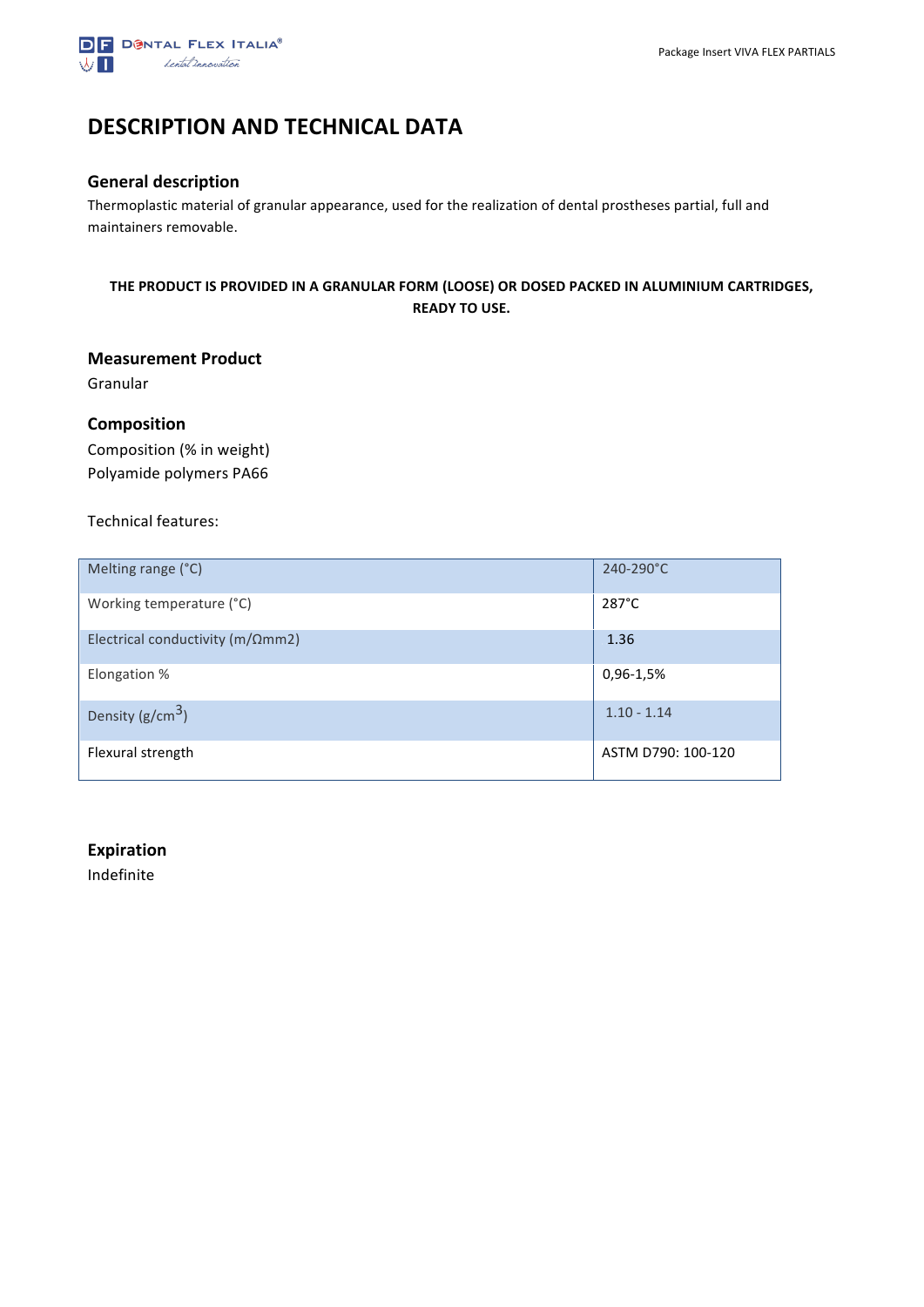

#### **Identification plates**

The package of VIVA FLEX PARTIALS has a label on which shows the identity of the product and the main technical data.



The material is disposable



Obligation to read the leaflet



 $\begin{array}{c|c}\n\hline\n\end{array}$  Production lot



Non-recyclable material





 Manufacturer

The label also shows the CE marking.

 $\mathbb{L}$ 

 $\overline{\phantom{a}}$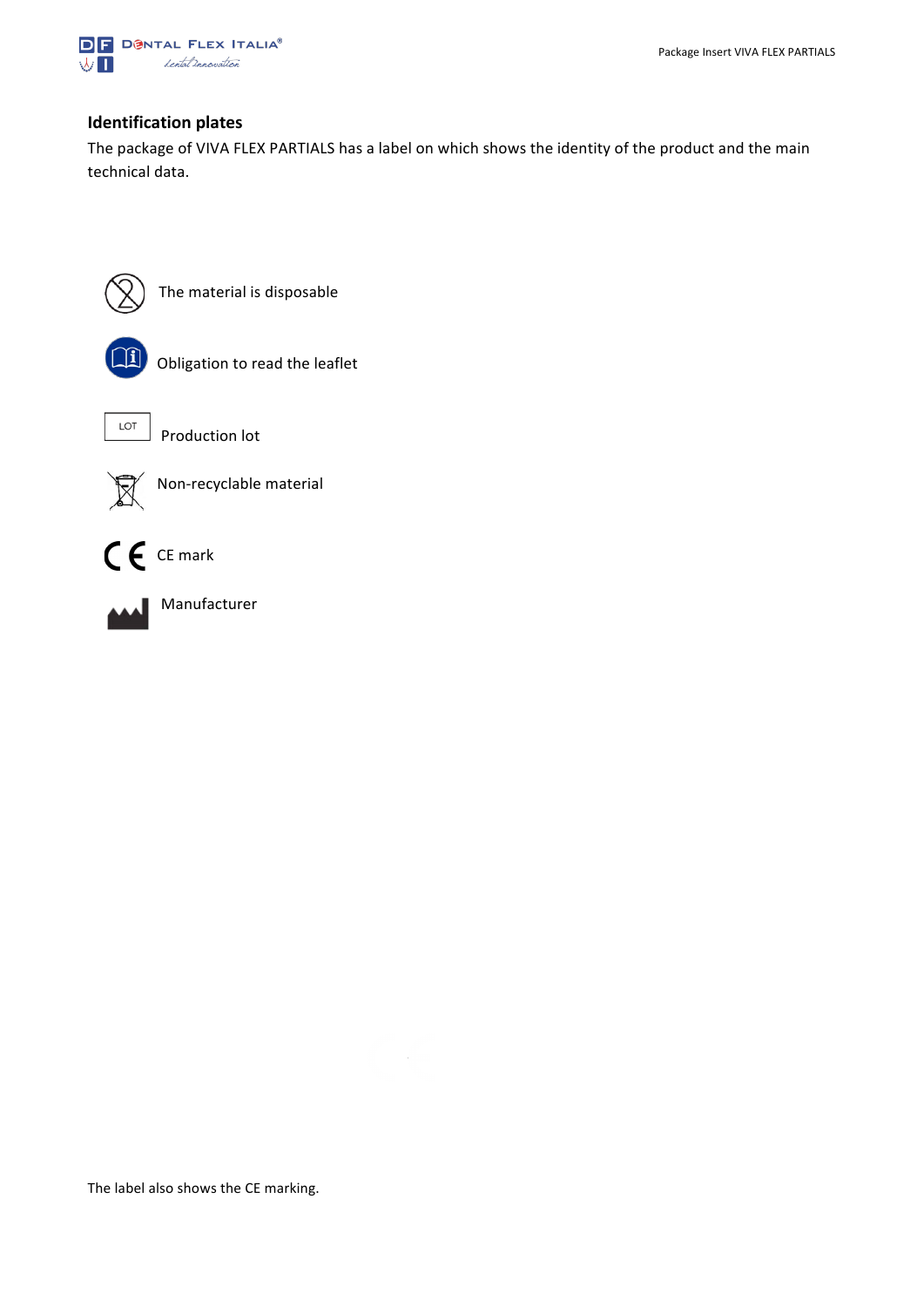

### **INTENDED AND NOT INTENDED USE**

#### **Intended**

The thermoplastic material VIVA FLEX PARTIALS is a medical device for the realization of rails removable dental prosthetic. It is to be used only and exclusively for the realization of prosthetic articles, such as:

- PARTIAL DENTURES
- COMPLETE DENTURES
- RETAINERS
- BITES

#### **Not intended use**

There is no use different from those described in paragraph **INTENDED**.

It is also absolutely forbidden:

- The use of VIVA FLEX PARTIALS for uses other than dental.
- Reuse of thermoplastic VIVA FLEX PARTIALS. The use of excess parts, such as channels, spurs or other types of residues, following the first injection, no need to be used. The use of these raises the manufacturer from any responsibility for its use.



THE MANUFACTURER CANNOT BE RETAINED IN NO EVENT BE LIABLE FOR INCIDENTAL OR **CONSEQUENTIAL DAMAGES FOR USE NOT EXPECTED OF DENTAL IMPLANTS.** 

ANY USE NOT INTENDED MEDICAL DEVICE (D.M.) LEADS ALSO INVALIDATE THE TERMS OF *WARRANTY.*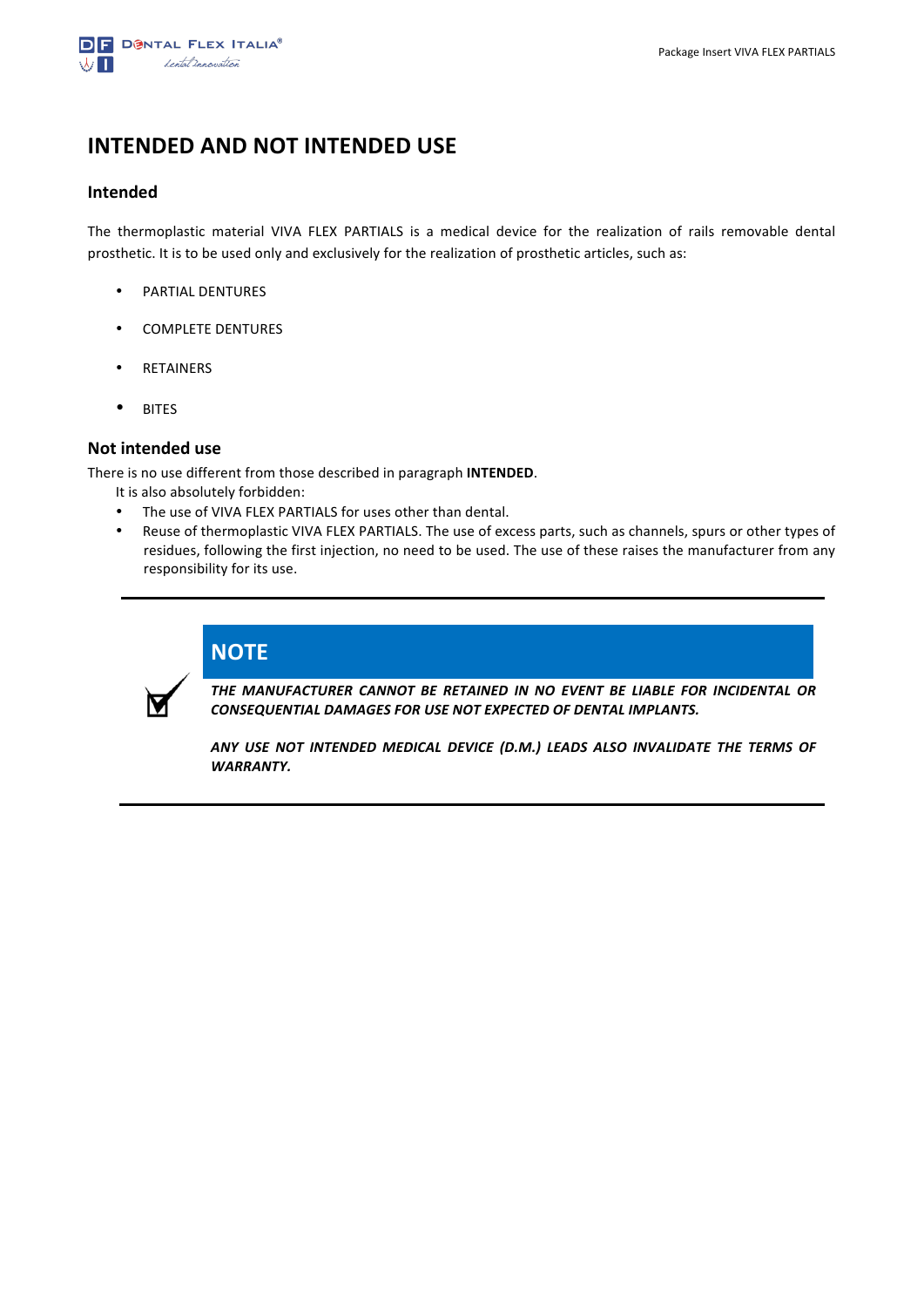

#### **Limits of** *MEDICAL DEVICE (D.M.)*

Avoid building prosthesis with VIVA FLEX PARTIALS making thickness of the plaque bearing their teeth less than 1.5 / 2.00 mm.

Make sure the clasps perform their action retention only on the teeth and the mucous membranes, in order to avoid side effects to the patient.

Avoid building prosthesis without having first conducted a careful analysis of the model, by the dental.

During the phases of adaptation of the prosthesis to the duplicate model or to the master, to adjust the insertion of the prosthesis, so as to allow the patient an easy maneuver of insertion and extraction.

Avoid creating mechanisms interlocking of the prosthesis, particularly hard.

Make all the necessary evidence of insertion of the prosthesis and sealing, during the making of construction and finishing.

The prosthesis must be delivered to the doctor or who for them, only after the engineer has determined that all the steps and procedures required have been complied with.

Verify that the status of teeth is optimal, and that are secure in the oral cavity.

Avoid building prosthesis on teeth particularly extrusions presenting instability of position.

Make sure that the impression, taken by the dental assistant, on which are going to build the prosthesis, is perfectly faithful to that of the mouth of the patient, in order to avoid imperfections of shape.

The optimum maintenance of the device includes a scrupulous hygiene from the holder.

Carefully brush the dentures after meals brushing it under running water, preferably with a special brush.

When the carrier does not want to wear the prosthesis is recommended to keep it in water.

It is important that the carrier insert the prosthesis manually, until it has reached its correct position. Avoid at all cost to force the positioning of the prosthesis in the mouth or trying to insert it by tightening/closing the mouth.

For any information regarding changes recordings of the prosthesis, solely contact your doctor or professionals.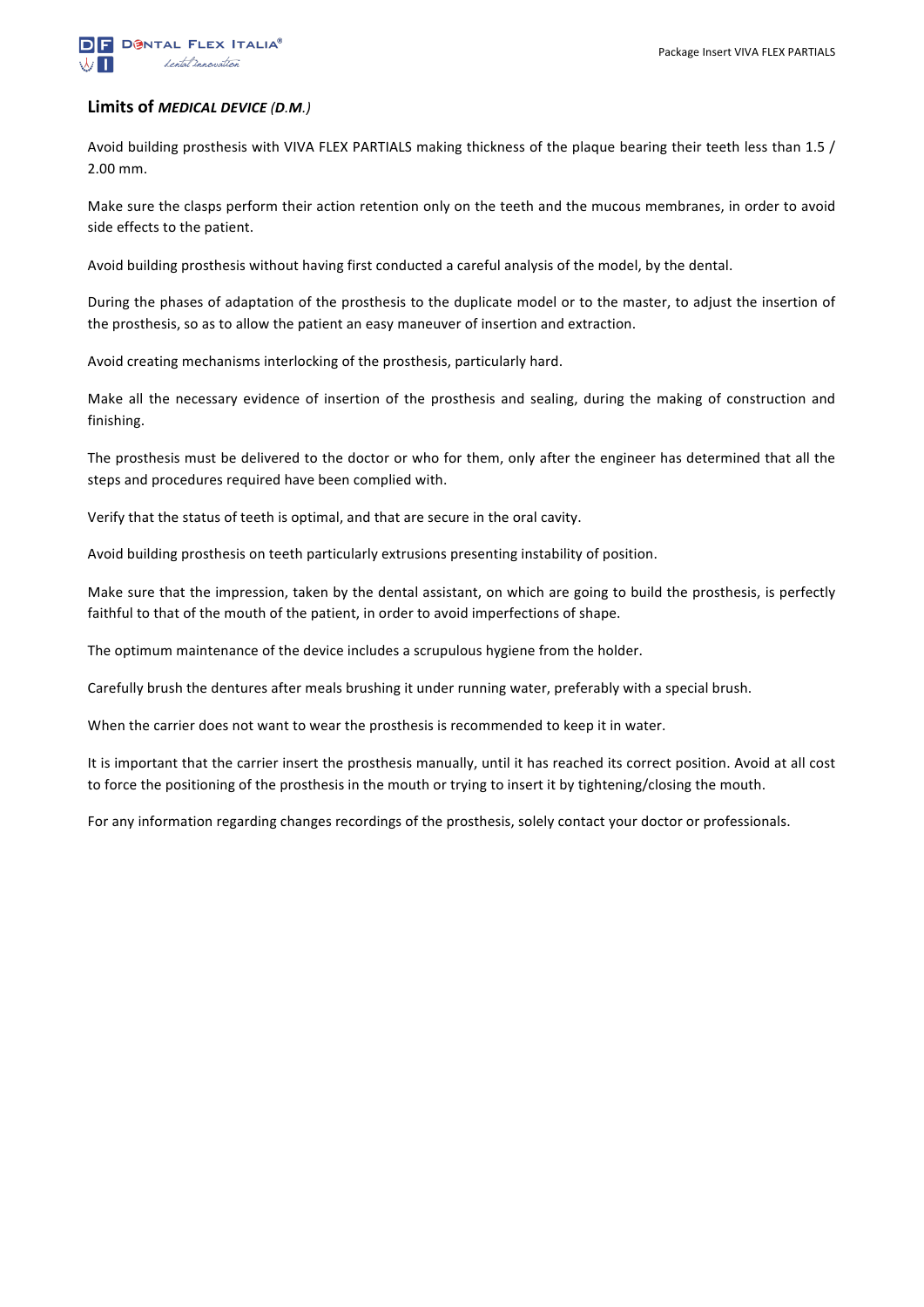

## **RESIDUAL RISKS**



**DANGER**

ONLY A PROFESSIONAL THAT PREVIOUSLY HAS READ THE PACKAGE INSERT CAN MAKE **STORAGE AND APPLICATION OF D.M.** 

- The place where you do the application of the prosthesis must have a minimum illumination of 200 lux.
- You have established a section on "Storage" to prevent the professional retains VIVA FLEX PARTIALS in places not appropriate or that may damage it.
- They were not detected any side effects for the patient on which it will be used D.M.
- **NEVER** expose the product to an open flame and / or heat.
- It has established a paragraph "Limits of D.M." to prevent the professional uses the D.M. incorrectly or for operations not provided.
- This prosthesis can be used as a medical device only by specialized and enabled according to the instructions provided.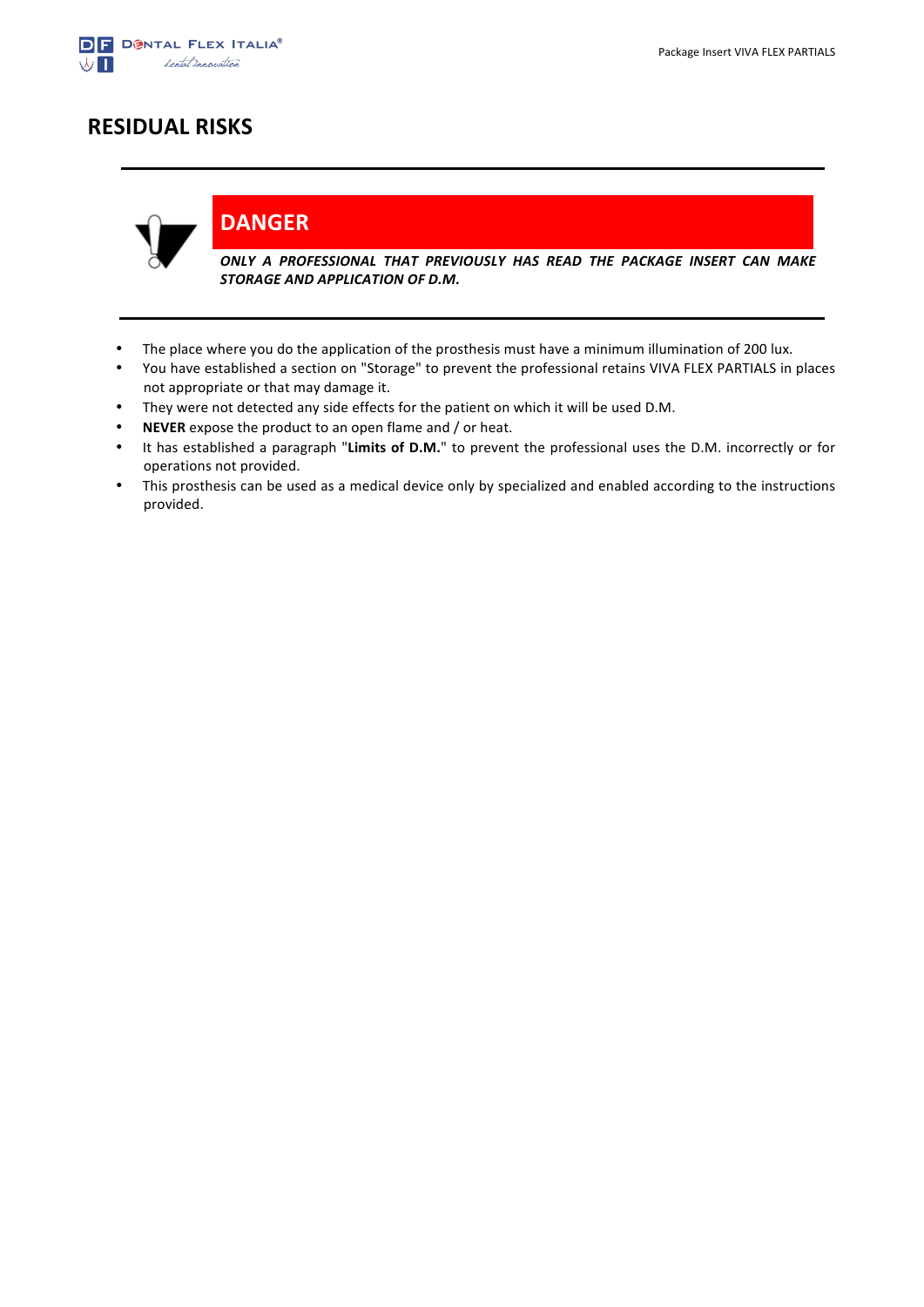

# **Section 3**

**Use**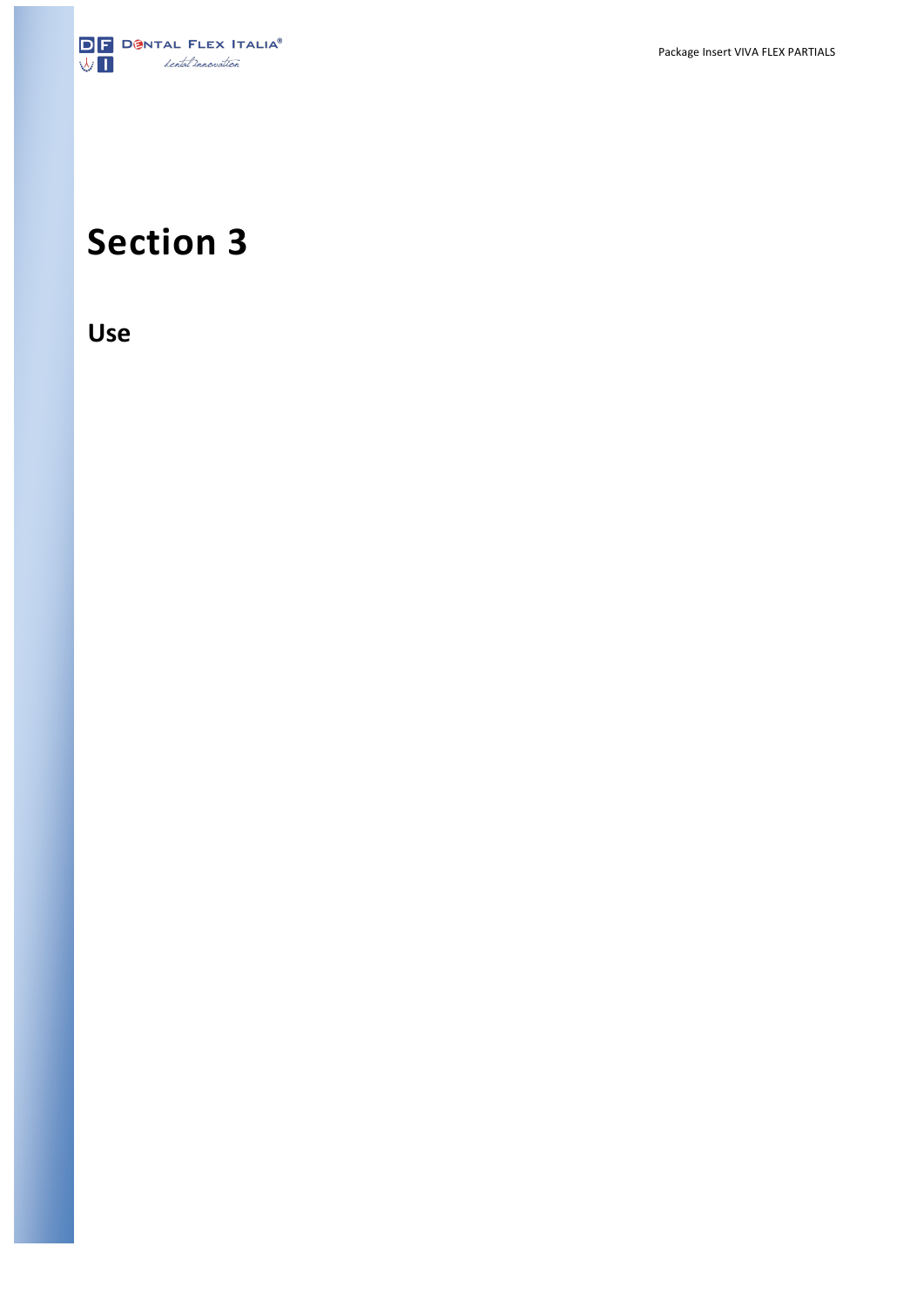

### **Use**

For a correct application of the thermoplastic material VIVA FLEX PARTIALS, and in order to provide a medical device capable of meeting the patient's requirements, it is essential to pay meticulous attention during the design stages, construction and finishing of the artefact.

#### **1: Analysis of the impression**

Make sure the doctor or whoever they have provided a 'preliminary impression correct, that is a mark readable, detailed, and has all the conditions to be able to be used and allows the realization of a precise prosthesis. In the case where the preliminary impression appears to be inaccurate, it is absolutely necessary; provide an individual print holder, which can collect all details of the palate, necessary in order to achieve a correct device.

#### **2: Model analysis**

Once you have the model (development of the impression taken with the individual tray) and verified the accuracy of the details, you can proceed to the analysis of the model and the design of the prosthesis.

It is essential to run a silicone model ALWAYS. In the event, are no large undercuts, disparallelism, or other potential problems due to the different inclinations of the teeth, you should delete these angles, with the help of wax on the MASTER model. Subsequently, to dub the model downloaded.

Avoid at this stage the annulment of the undercuts.

In the case in which processing of the model analysis, eliminating undercuts for duplication, it is important to remember to leave them always in the negative, in order to ensure proper retention of the denture in the oral cavity. In the case in which the axes of insertion are all put in parallel, the prosthesis will be devoid of retention. The cases where they exist, which do not have large undercuts, duplication may be made without making wax in the angles of insertion of the prosthesis, and then duplicate the model without the addition of wax.

#### **3: Design of plaque and tooth set**

After the step of duplication, you can continue with the design and installation of the artificial teeth.

It is advisable to design the contours of the prosthesis, and then the plaque and the clasps with a pencil, before applying the wax sheet.

Depending on the size of the palate or the number of teeth and clasps to be built, we execute the drawing.

Following applies the wax paper.

The wax must be heated to make it more malleable and quickly adapted to the model. That done, it must be trimmed precisely to the design that we made earlier.

At this point we start the teeth setup.

It is essential to perform during the tooth set "THE MECHANICAL RETENTION".

Mechanical retention gives the mechanical bond between the tooth and thermoplastic material, which will allow the tooth to stay firmly in place during chewing.

The tooth needs to be drilled from right to left direction, or vice versa. Subsequently, a hole is drilled at its base, in this way, we will make the so-called "T" shape retention.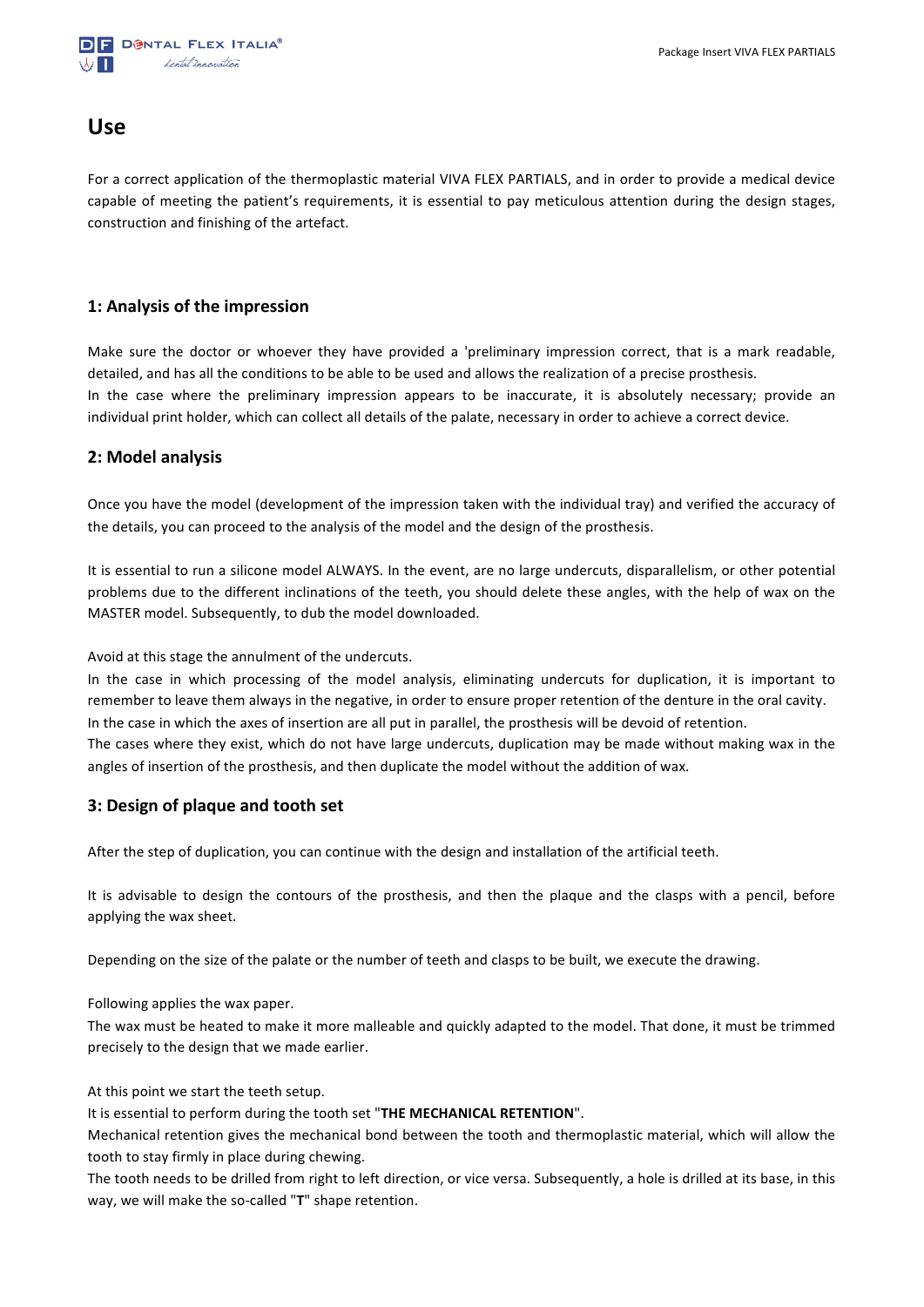

Retention or hole must be done with a ball cutter and use a diameter appropriate to the size of the tooth. It is to avoid the mounting of the teeth in direct contact with the ridge of the model. This might cause bottlenecks and so prevent the material to flow correctly during injection, thus causing deficiencies. The teeth are mounted leaving a minimum of 1 mm of wax under the teeth.

Always guarantee a thickness of 0.5 to 1.00 mm of material, between the artificial tooth and the natural one, in proximity of the clasps.

In order to give the right thickness to the arm of the hook, and consequently to avoid that the stresses can weaken the area and cause the detachment of the hook by the artificial tooth, with relative loss of retention, it is essential not to mount the artificial tooth too close behind of the natural.

When the installation has been completed, and the prosthesis is articulated antagonist model, it is advisable, (fleshnot I understand) the prosthesis.

Consequently, it adds a layer of melted wax, both on the plate than on the wax sheet, adapted on the design of the clasps. This will optimize the modeling and the procedure to flasking.

#### **THICKNESS MODELING RECOMMENDED:**

Palatal thickness from 1.5 to 2.00 mm Buccal and Lip flange thickness from **1.5 to 2.00 mm** Clasps thickness from **1.00 to 2.00 mm** Lingual flange thickness from 1.2 to 2.00 mm Lingual Mandibular Connector **1.7 - 2.0 mm**

#### **4: SETTING UP MODEL AND FLASKING OPERATION**

Eliminate all undercuts on the model, before proceeding to flasking. When the model has been prepared, it shall conduct the base of the flask.

Kneading a quantity of gypsum sufficient to fill the base of the flask. Subsequently, adapt the model, taking into account that the floor of the palate of the same will have to be aligned with the central hole of the flask in the back.

When the plaster will be solid, it proceeds to the construction of the injection channels, which may be 2 or 3. The injection channels must have a diameter of 7 mm.

Avoid creating sharp corners, the material inside the canal will flow in a straight or slightly curved.

Is necessary to isolate the plaster surface of the base, with an insulator alginic acid. This must be done before proceeding with the casting in the second part of the muffle, the so-called "the counter".

When the plaster of the counter will be cured, we must immerse the flask in a pot with hot water for at least 8 minutes.

After 8 minutes the flask should be open and "defatted", with hot water and steam, in order to remove any residual wax.

Subsequent to the complete elimination of the wax, it is necessary to isolate both the base of the flask that the counter with at least 2 coats of alginate at a distance of 5 minutes from each other.

In the event that you decide to run a pre-heating of the flask at 80° C, to ensure that the surface is dry, before the injection is advisable to rerun another coat of insulation.

The preheating should be done always having the flask open.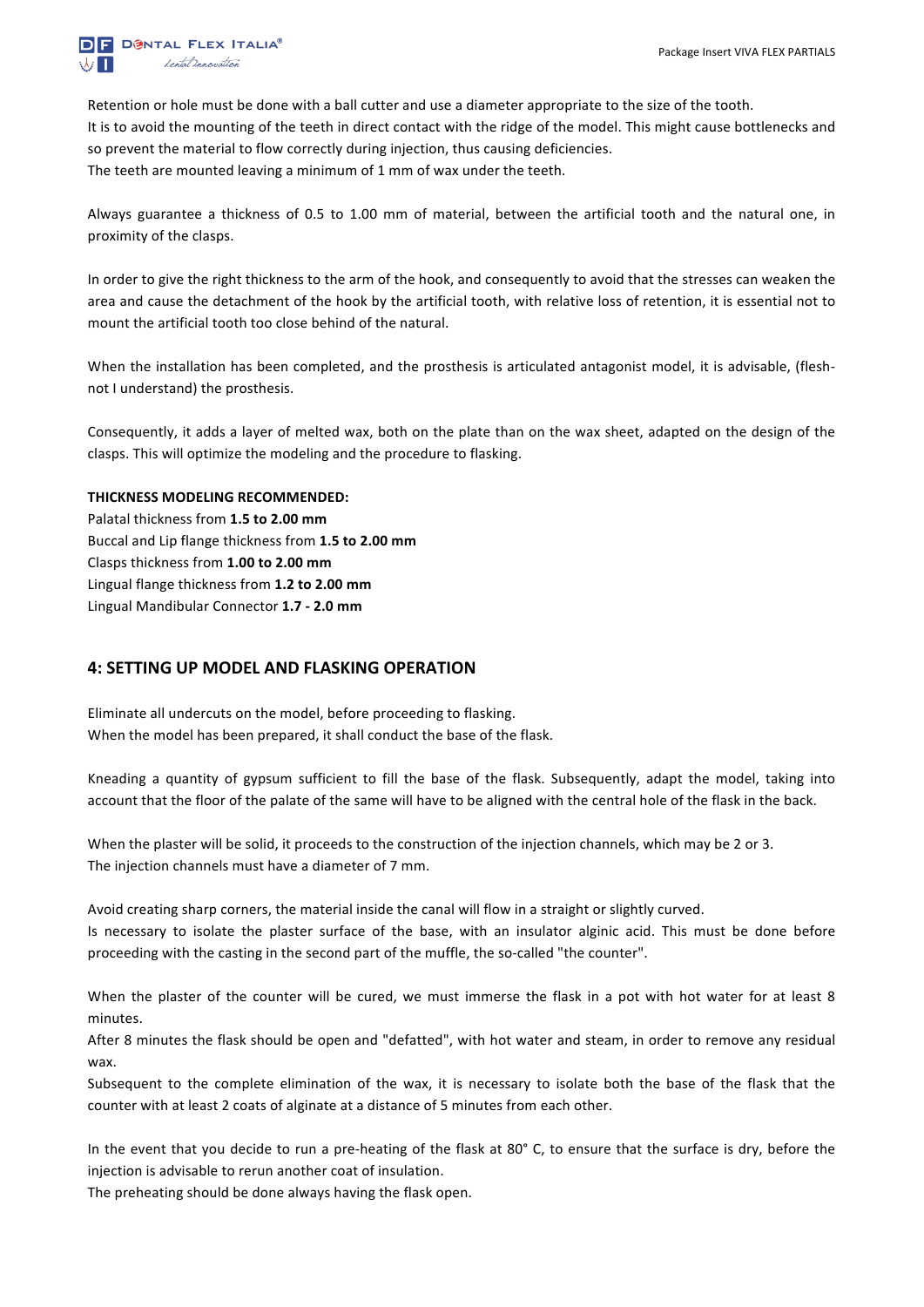#### **Injection:**

When the flask is ready, make sure the pins (4) are well tight, before placing the flask onto the system.

Select a program on the machine, the melting temperatures must be set to 290<sup>o</sup>C degrees, melting time is 15 minutes and the cooling time under pressure for 90 seconds.

Start the heating cycle of the machine and bring it to a temperature of  $290^{\circ}$ C degrees.

When the machine has reached this temperature, lubricate the cartridge with a silicon compound, or spray (also silicone-based), insert the cartridge in the oven and immediately place the flask onto the oven, finally close tightly the clamping arm of the flask.

The machine will perform the injection cycle according to the data set.

When the cycle is finished, remove the flask from the machine and let it cool for at least 30 minutes, avoiding putting it under cold water.

Before opening the flask unscrew the 4 pins. Carefully proceed to break the plaster and avoid using hammers; you should take advantage of the use of dental forceps.

#### **Finishing and Polishing:**

Once removed, the denture from the flask, cut the injection channels with a separating metal disk.

For roughing the prosthesis, use carbide burs with cross-cut.

Adapt the prosthesis to the model very carefully.

For special cases, help with lacquer or carbon paper, to act on real points that hinders the insertion of the prosthesis on the model.

When the prosthesis has been adapted to the model, verifying its accuracy, it will be possible procedures to the polishing step.

To remove scratches left by the cross-cut cutter on the prosthesis, we recommend the use of strips of sandpaper cut by hand.

The grain 220 is recommended, this does not overheat the material and eliminates scratches, restoring a smooth and compact surface ready for the passage of pumice.

Pumice is used with a brush of black hair hard, it is also advisable, to keep the prosthesis always wet with pumice during this phase.

Subsequently, a diamond paste needs to be applied, using a very soft (white) brush, to impart gloss to the prosthesis.

Finally, the prosthesis should be cleaned with soap and warm water, before handing it to the clinician.

It is advisable for the carrier to carefully clean of the prosthesis during the day. Clean the prosthesis at least twice a day, with running water and hard brush, to remove any buildup of food that have been deposited during the chewing.

When the prosthesis is not worn, it will be immersed in a container with water.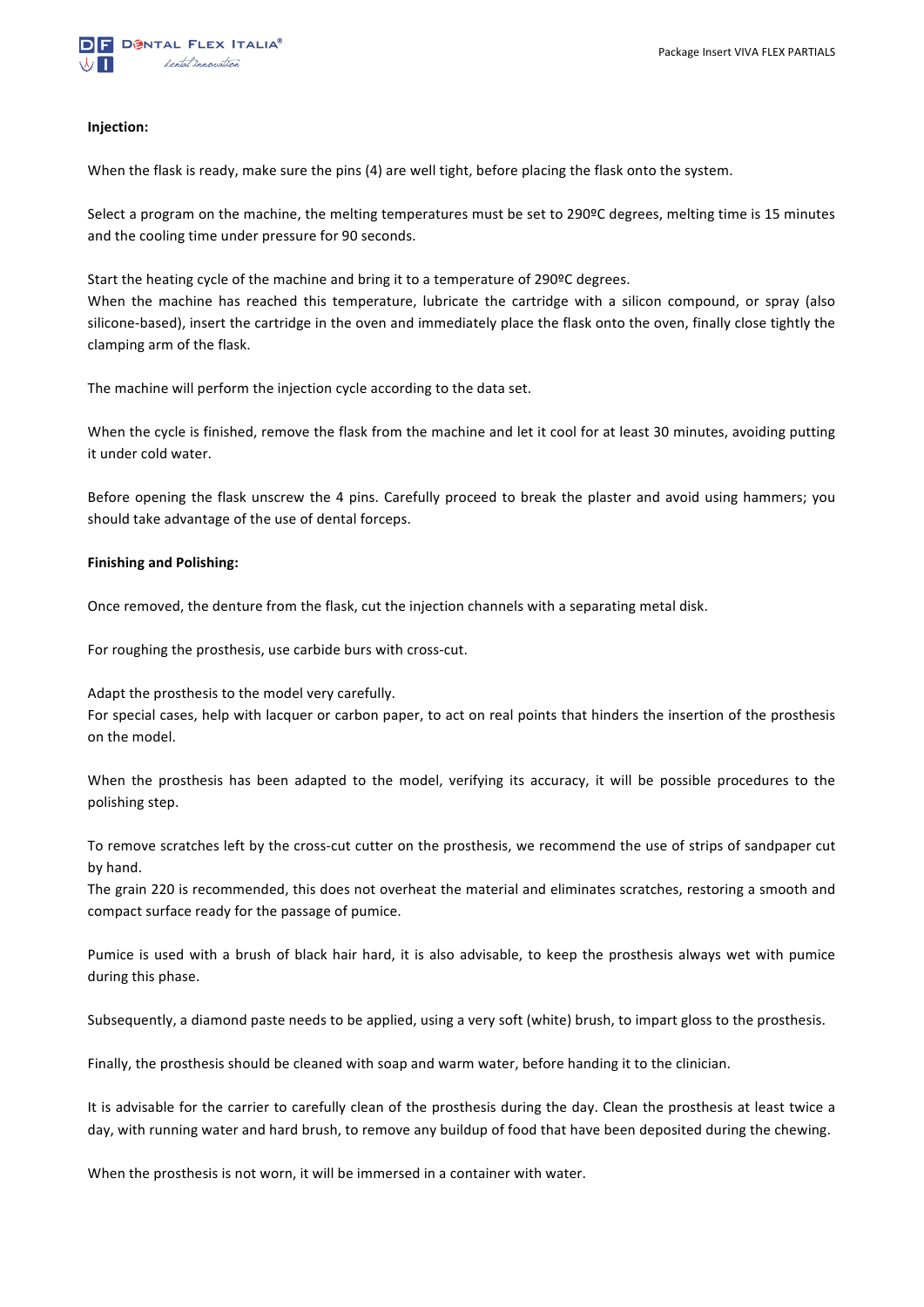

It is recommended for the patient, to do a check at least every six months to assess the state of retention of the prosthesis.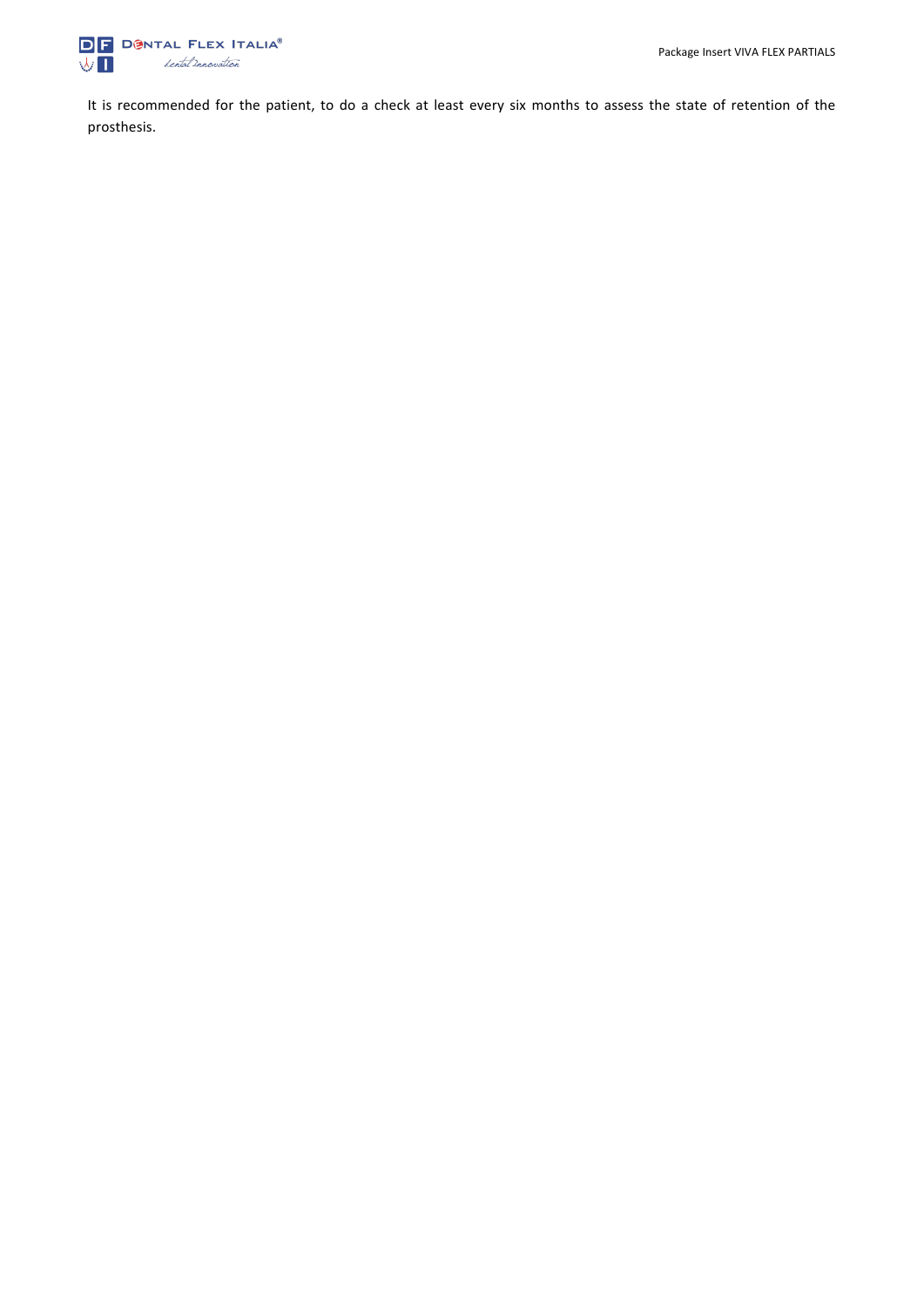

# **Section 4**

## **Storage and Disposal**